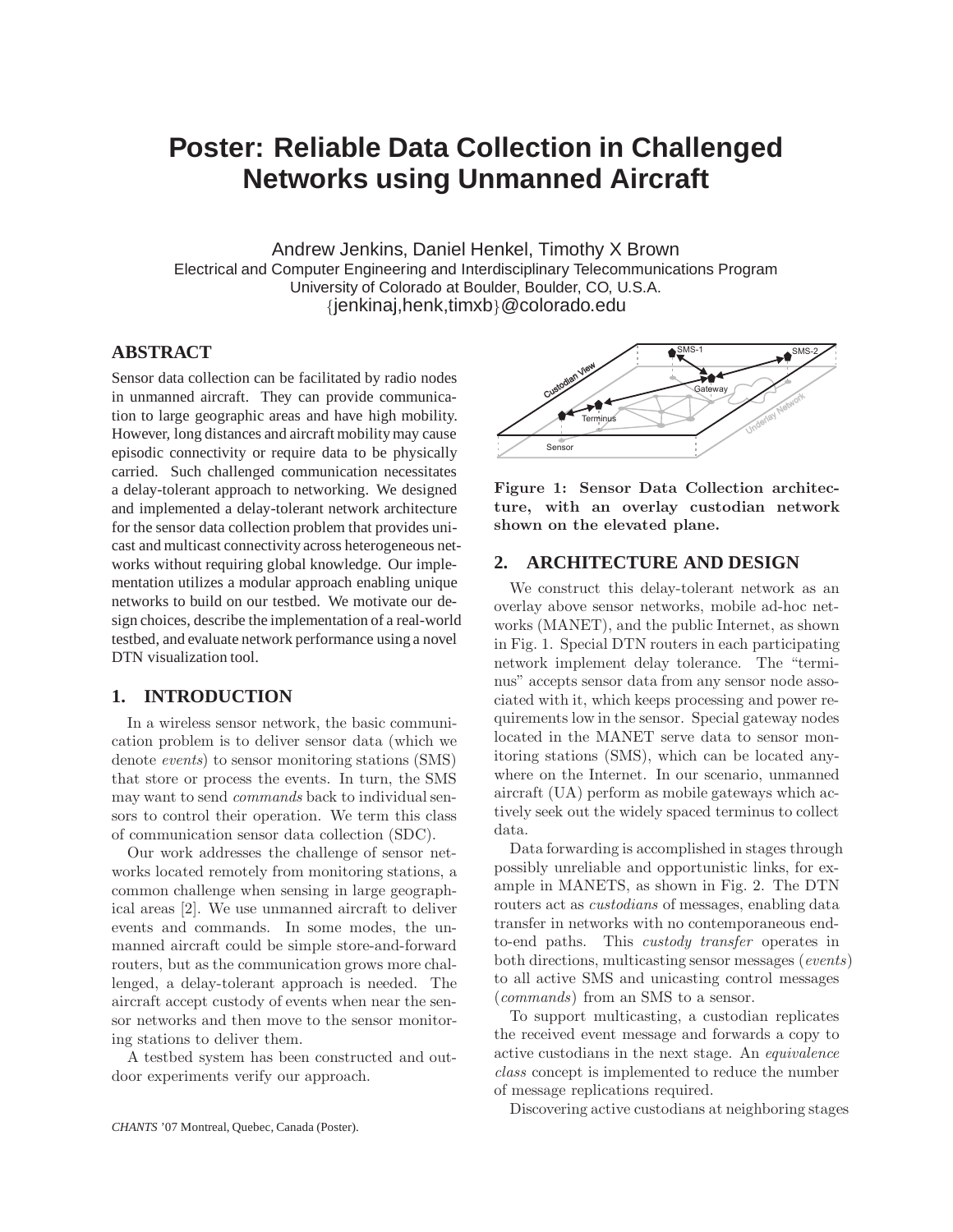

Figure 2: Staged delivery through heterogenous networks.

is done through two kinds of service discovery protocols. Gateways that are currently connected to an SMS actively announce their presence to all Terminus through an advertising protocol. The Gateways learn about the link status to previously known SMS through a probing protocol.

Nodes with high mobility (such as our UA) provide links that are very unreliable and intermittent, and which exhibit significant frame errors, collisions, and congestion. A new transport-layer protocol was devised called Reliable Packet Forwarding  $(RPF)$  that supports flow control and custody transfer. This development was prompted by observations that TCP performs poorly over multi-hop MANETs. RPF is a sliding-window protocol under development.

Addressing adheres to the common IPv4 scheme and network address and port translation (NAPT) has been implemented in each DTN router to connect the stages of this heterogeneous, possibly disconnected and uncoordinated network.

#### **3. IMPLEMENTATION**

The protocol elements are implemented as modules within the Click Modular Router architecture [1]. Our modular approach means that protocol elements can be mixed and matched, and the design of the network expanded or contracted as needed. For instance, powerful sensors can implement the sensor and terminus functions directly. Multiple stages of gateways are also possible with this modular approach.

We constructed the network using these software modules on Soekris single board computers running customized Gentoo Linux from CompactFlash storage. Each node has a miniPCI 802.11 WiFi card, 1 Watt amplifier and two Fast Ethernet interfaces, and can localize via GPS.

## **4. VISUALIZING PERFORMANCE**

In network tests it is useful to be able to simply "observe" the operation of the network and quickly spot anomalies. We have designed a tool called the



Figure 3: DTNClock: Intuitive network performance visualization.

"DTNClock", which tracks the operation of any DTN and displays it graphically. That makes it possible to observe a bottom-line network performance, to quickly identify network problems, and to verify protocols and implementation during active research. Fig. 3 shows the implementation of our tool as a grid of 60 by 60 squares, each square representing one second of the clock.

In our network scenario, the tool runs on a sensor and verifies connectivity to an SMS. It sends out one "measurement packet" each second and paints a new red square. The SMS at the other end of the network runs a simple application which responds to all measurement packets with an ACK back to the original sender. Upon correct reception of this reply, the DTNClock in the sensor paints the corresponding square green.

The time it takes for a red square to become green constitutes a full round-trip time. With network performance degrading, e.g., due to unreliable links and multiple retransmissions, this time gap widens. In extreme cases, such as data ferrying, one would see groups of red squares accumulating before being acknowledged, i.e., painted green, in bursts. This is shown in the upper part of Fig. 3.

#### **5. POSTER DEMO**

We provide a tabletop demonstration of an endto-end four-node network, using the DTNClock to display the connectedness of the network, data ferrying, and recovery time upon reconnection.

#### **6. REFERENCES**

- [1] E. Kohler, R. Morris, B. Chen, J. Jannotti, and M. F. Kaashoek. The click modular router. ACM Transactions on Computer Systems, 18(3):263–297, August 2000.
- [2] M. Martonosi. Embedded systems in the wild: Zebranet software, hardware, and deployment experiences. ACM SIGPLAN Not., 41(7):1–1, 2006.